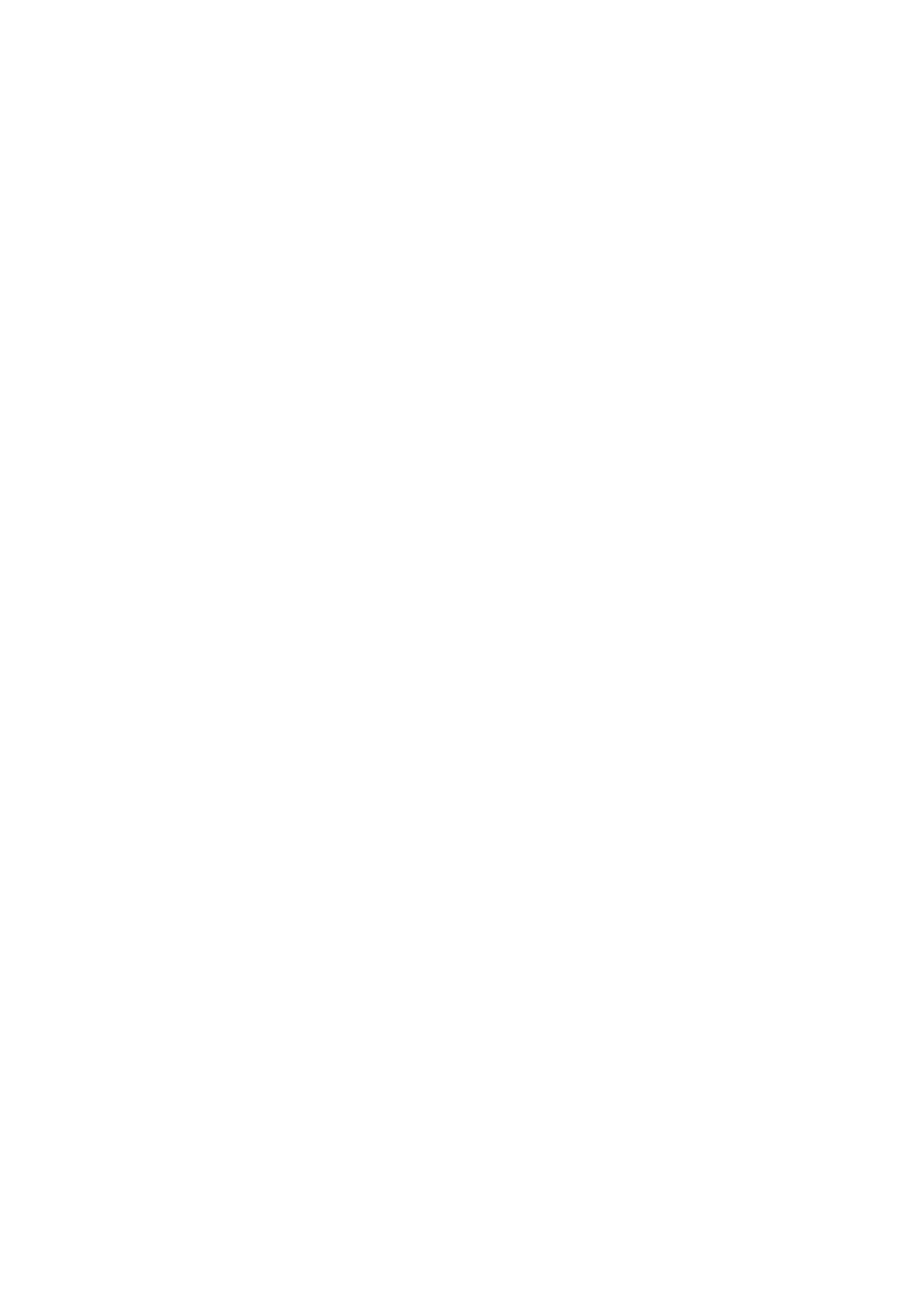



# **Annual Report**

In June 2017, Livestock SA celebrated four years of providing industry advocacy to sheep, cattle, goat and wool producers in South Australia. Advocacy has been across a range of industry issues and initiatives, as outlined in the following annual report.

# **Highlights**

**3000th member.** Livestock SA marked a milestone in October 2016, with the signing of its 3000th membership, sheep producers David Rowsell and Lyn Dohle from Kangaroo Island. As at June 30 membership had increased to 3165 – up from 2886 the previous year.

**Work health and safety.** Livestock SA contributed towards the content and production of the new *Farmers' Guidebook to work health and safety.* It was a joint production between SafeWork SA and PPSA's commodity members. The guidebook is a comprehensive and practical guide to making farms safe workplaces and has been developed to help farmers understand their legal responsibilities as well as provide practical solutions to health and safety issues to help prevent serious or fatal injury on their properties. It was launched at the EP Field Days in August 2016 and was followed by a SafeWork SA roadshow of 15 workshops held across SA during March to May.

**Livestock Brands app.** Livestock SA is working with the State Government on a new online system for producers to register brands and earmarks, after the *Brands Act 1933* was formally repealed on January 1, 2016. The app was launched this month and will streamline the way brands are registered. Livestock SA members have been providing feedback on the app.

**SA Sheep Industry Blueprint.** The Blueprint celebrated 12-months of operation in April with the project well on track to achieving its overarching aim to increase productivity by 20% by 2020. Several projects are underway towards achieving this objective, including Lifetime Ewe Management Adoption, improving lamb survival by optimising lambing density, establishing an Australia Merino Sire Evaluation Association site in SA, installation of a hook tracking system at JBS Bordertown, and development of a rapid sheep lice detection test.

**WoolTAG tool boxes.** Funding support from Livestock SA, the SA Sheep Industry Fund and AWI meant a second round of 'tool boxes' were officially presented during the Royal Adelaide Show to 40 students who had completed their shearing or wool classing courses.

# **Administration and governance**

Livestock SA is committed to efficient administration and best practice corporate governance. This ensures that the organisation is well placed to represent livestock producers and able to take up various issues on their behalf. Key aspects of this included:

**Third AGM.** Livestock SA's third AGM 2016 AGM was held on September 16, 2016 at Hahndorf. There were eight nominations received for five positions on the Livestock SA Board, with Andrew Clarke, Joe Keynes, Bill Nosworthy and Penny Schulz re-elected plus Jamie Heinrich as the only new member replacing Steve Radeski. It was pleasing to note that alongside a strong growth in membership, the proportion of members who voted remained virtually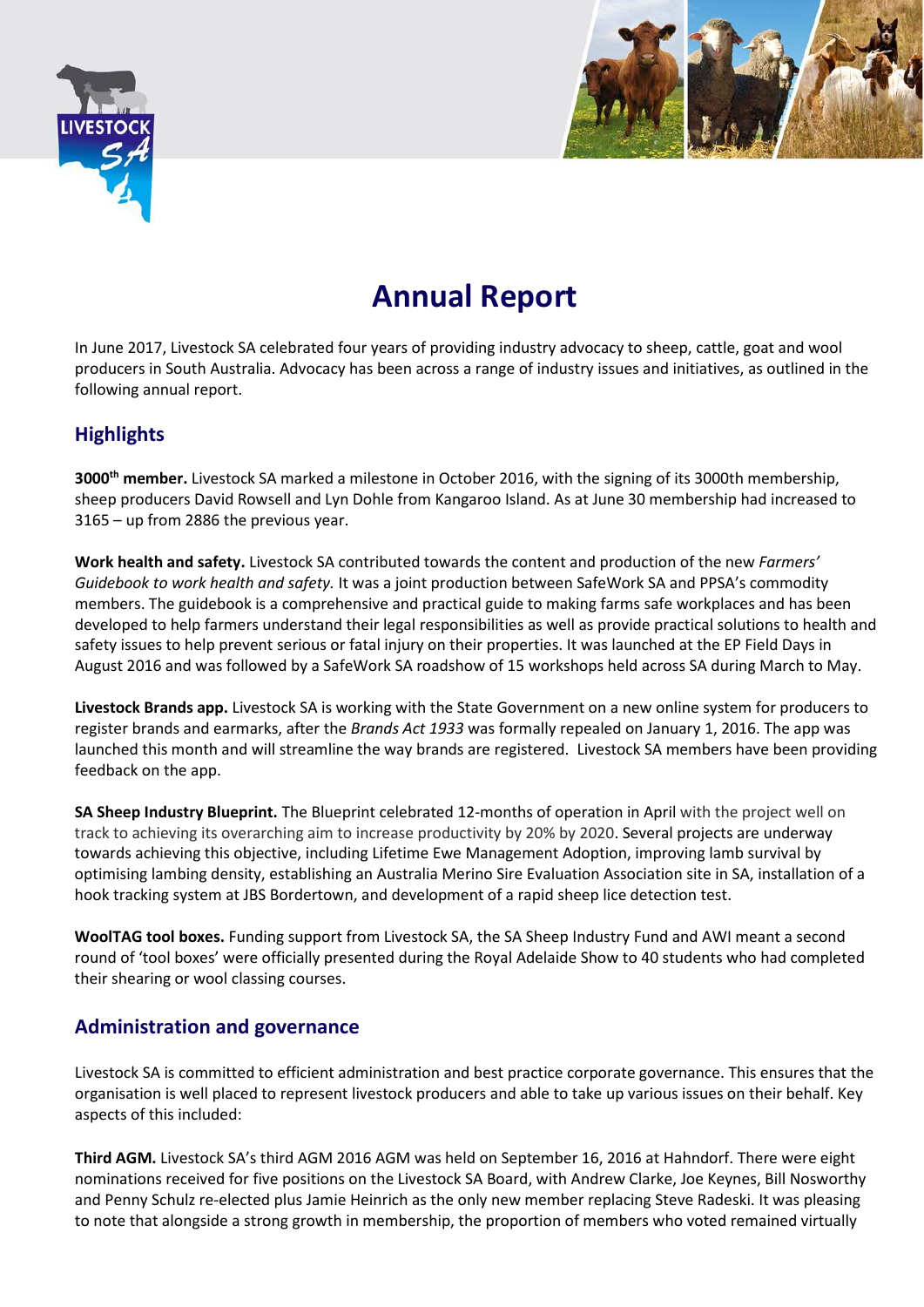the same (26%). The first South Australian Cattle Producers Forum, with support from MLA, Cattle Council of Australia and WFI, was held in conjunction with the AGM and about 100 producers and stakeholders attended.

**Regional input.** Livestock SA has two strong regional groups – Northern (representing the pastoral region) and Southern, both of which hold regular meetings as well as being present at various functions or asked for input in their own regions.

**> The Northern Region.** The group formed a Pastoral Task Force to focus on pastoral issues including improving communications with the Pastoral Board. A meeting was held at Mungerannie in February with up to 30 people attending to have their say on a range of issues, including the management of bores and bore infrastructure in the Great Artesian Basin, the development of the SA Beef Industry Blueprint, new arrangements for backpacker labour and the development of an app to record brands.

**> The Southern Region.** The group held their AGM at Mount Gambier in July 2016 with Denis Napthine, previously Premier of Victoria, speaking about the politics of animal welfare. There have been further meetings at Robe, where Tony Mahar from NFF was guest speaker, Kingston where management of feral deer was the main issue discussed, and Meningie where stock water prices were the key topic.

**Funding.** Having reliable access to funds remains an issue for the continuation of Livestock SA. While both the SA Sheep and Cattle Advisory Groups approved Livestock SA funding application for three years, this is only approved by the Minister on a 12 months basis.

**Staffing.** While funding remains tight, Livestock SA is now able to employ part time and casually a CEO, several policy officers and administrative support. Andrew Curtis has now been the CEO for over a year. He is also CEO of the SA Dairyfarmers' Association.

**Media and communication.** Livestock SA continues to receive good media coverage. During the year, there were 17 media releases, and the issues covered included a call for funding for control of wild dogs, comments on the State Budget, lack on maintenance on the SE drains, biosecurity, Q fever and NLIS compliance. All members receive a monthly *Livestock SA News.* There is a regular monthly column in the *Stock Journal* plus for the AGM a full-page promotion. Livestock SA also operates active Facebook and Twitter accounts with over a thousand followers.

**Projects.** Livestock SA continues to leverage funding for industry projects, including \$414,000 for an industry skills project to assist 44 students obtain a Diploma of Agribusiness Management; \$100,000 to develop and implement a working, in-plant radio frequency identification (RFID) hook tracking system at the Bordertown abattoir; \$70,000 for portable real time tests for detection of sheep lice; \$60,000 to improve the financial literacy of farm operators and work with key groups to deliver a course targeted at improving the financial literacy and management skills of livestock producers; and \$12,100 to support 31 South Australian students to attend the National Merino Challenge.

**Field Day presence.** Following on from the YP Field Days in 2015, Livestock SA had a joint site with Grain Producers SA at the EP Field Days in August.

**Interaction with PPSA.** Livestock SA continues to attend various meetings and functions and to have input as a member of Primary Producers SA (PPSA). During 2016-17 this included PPSA's AGM, PPSA Council meetings, PPSA NRM Committee meetings plus a NRM Forum, and quarterly meetings between PPSA and PIRSA.

**National advocacy.** Livestock SA continues to work closely with the national peak livestock bodies through the Livestock SA representatives. WoolProducers Australia, Sheepmeat Council of Australia, Cattle Council of Australia and Goat Industry Council of Australia have all held national meeting in South Australia during the reporting period, the latter three to coordinate with the MLA AGM held in November at Hahndorf. There are also regular teleconferences to provide updates on issues discussed at national meetings and on specific issues.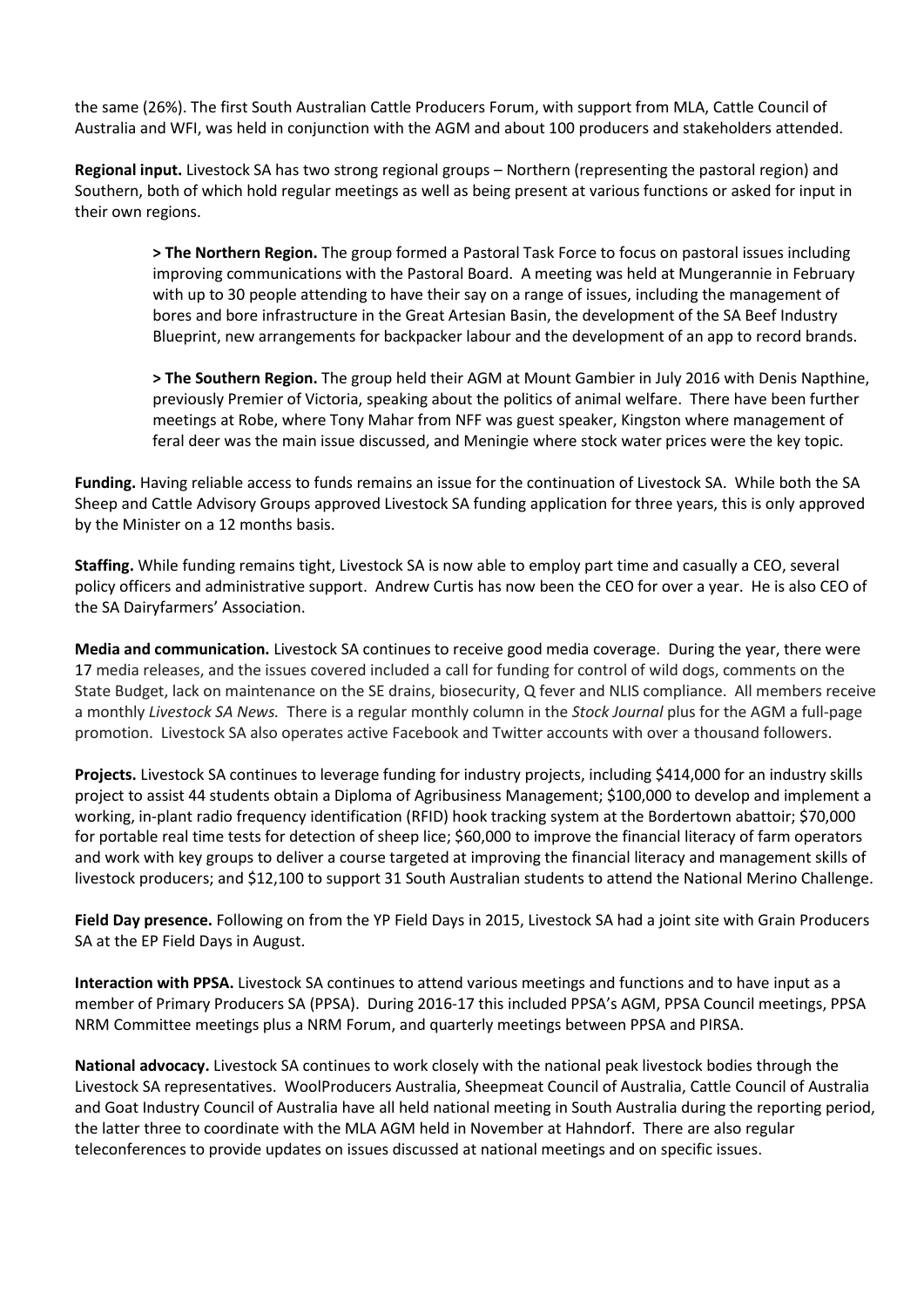# **Policy and other issues**

Livestock SA is continuing to make submissions and provide feedback on behalf of members on a range of livestockrelated issues and other issues of importance for members. In 2016-17, this has included:

**Biosecurity.** Livestock SA has continued to work closely with Biosecurity SA on developing One Biosecurity. This is being highlighted by the need for on-farm biosecurity plans to show the management of BJD, and now for LPA.

**Feral goat management.** Livestock SA helped to convene a statewide feral goat management forum at Port Augusta on December 13, in conjunction with the SA Arid Lands Natural Resources Management Board. The forum was driven by industry calls to loosen restrictions on feral goat management to allow producers to take advantage of high goat meat prices. The harvest of feral goats through management can add value to pastoralists' incomes, has a positive effect on the flora and fauna and creates jobs and growth, enhancing the state's economy, as well as being an effective control measure of this feral pest. Livestock SA is now pushing for this change.

**Fracking.** In the South East, fracking continues to be an ongoing concern for producers. Livestock SA's policy remains the same and we continue to advocate for producers on this issue, as we do not believe that mining should occur in the same area as where a highly productive livestock industry is centred. Livestock SA is pleased with the outcome of the Parliamentary Inquiry into Unconventional Gas which has addressed our concerns about the risks to livestock production in the South East. Livestock SA board member Jack England, together with many Livestock SA members, particularly David Smith, are thanked for their input into this inquiry.

**Livestock theft.** Livestock theft continues to be an ongoing concern to SA livestock producers, with more than 50% of respondents to a Livestock SA survey stating they had problems with on-farm theft in the past five years. Nearly 70% of the 130 producers who responded to the survey called for a dedicated stock squad and more training for police officers. Only 18% believed that current methods were "sufficient". Of the thefts, 48% had livestock or wool bales stolen, with some reporting they had lost up to \$200,000 worth of livestock. Receipt of the survey results coincided with a presentation by SA Police to the Livestock SA Board on Operation Poach. Livestock SA will continue to work with SAPOL to further develop their program.

**Mining Act review.** A series of producer consultation meetings were held across SA in conjunction with Grain Producers SA, in response to the review of the *Mining Act 1971*, currently being undertaken by the South Australian Government. Representatives from Livestock SA, GPSA and Department of State Development were present at the meetings, with about 200 producers and stakeholders attending.

**November disease.** We continue to be concerned about ongoing cattle deaths in the Upper North and Flinders Ranges. Livestock SA called for further funding to investigate and resolve this problem, and this has now been granted for further research into November Disease. Researchers from PIRSA continue to work with Livestock SA and local livestock producers to investigate this issue.

**Q Fever.** Livestock SA continues to push for a national Q Fever management program for all individuals over 15 years of age living in a rural area. Q Fever infection levels have more than doubled in the past year and Livestock SA believes it is critical to ensure those living and working in rural areas are protected.

**Reducing red tape.** Livestock SA met with the SA Government's Simpler Regulation Unit in response to their request for input on removing outdated legislation. While Livestock SA is pleased with the intent of the regulations dealing with land use, environmental regulations, and transport, it called for more to be done in relation to the management of native vegetation. It also asked for the State's *Pastoral Land Management and Conservation Act 1989* to be urgently reviewed. Feedback was also provided to the Productivity Commission Draft Report on Regulation of Australian Agriculture.

**RFID.** Livestock SA expressed concern at the Victorian Government mandating the use of electronic tags for sheep and goats. This could impact on the South East of South Australia and Western Victoria saleyards. In this State, there are good programs in place, such as abattoir surveillance, and it would be a retrograde step to move away from what currently works well. While the use of RFID tags can lead to productivity gains, Livestock SA believes it should not be mandatory.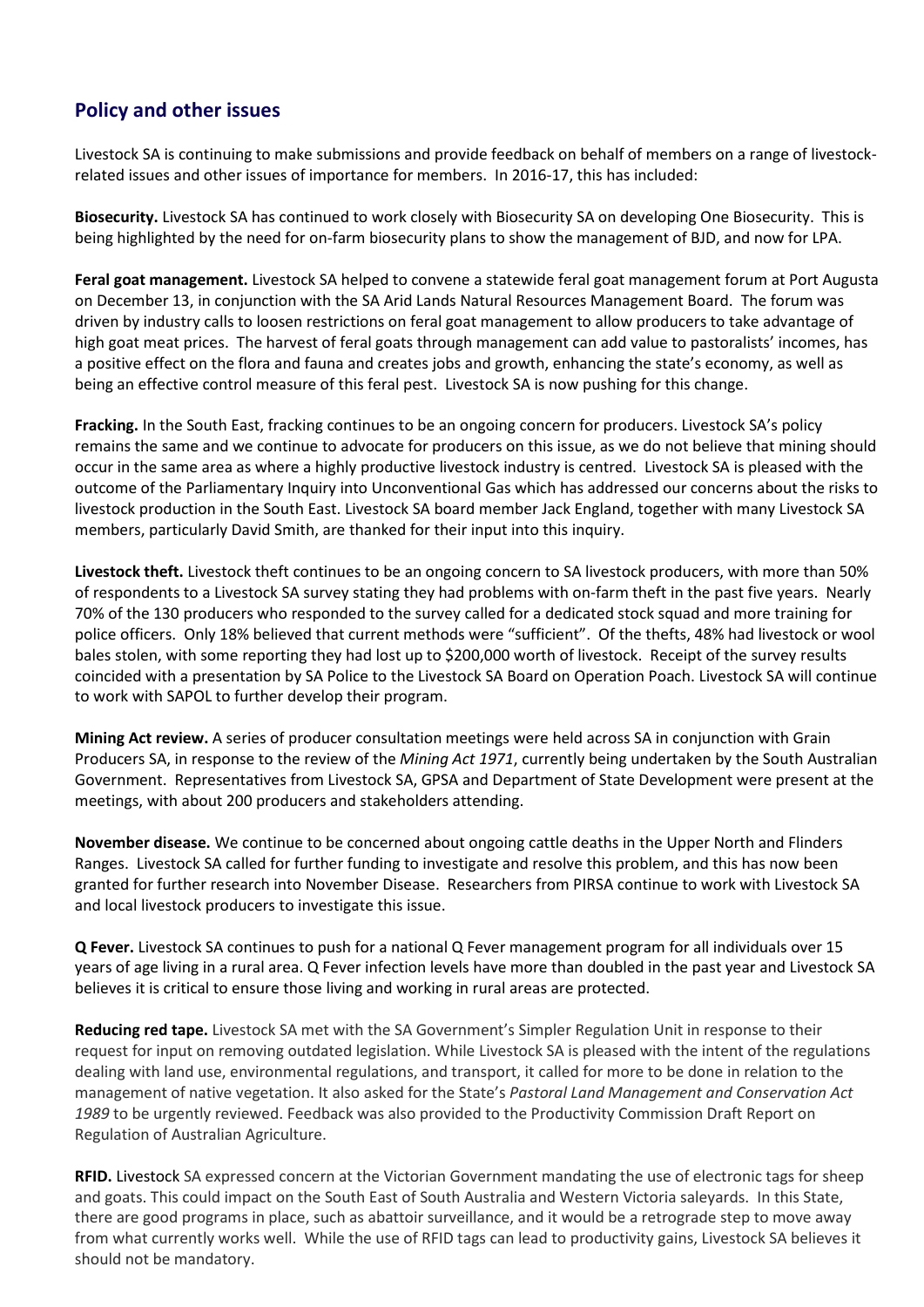**SA Beef Industry Blueprint.** Following on from the success with the Sheep Blueprint, plans are now well underway to implement a SA Beef Cattle Blueprint. Forums have been held at Naracoorte and Mungerannie to gauge industry interest and commitment. Based on the success of these, a call has been made for members of a working group while the State Government has committed funding.

**Stock on road signs.** Following requests from members, Livestock SA has produced new stock on road signs available for purchase by members.

**Transport issues.** Livestock SA has continued to be part of the PPSA/PIRSA/DPTI transport project in addition to pushing for improvements in road transport in the pastoral region. Livestock SA participated in the First Ministers Forum between South Australia and Northern Territory. Livestock SA was able to push for Yorkeys Crossing to be upgraded with a pod established and road train triples to be allowed to Dublin, and has since welcomed the State Government's announcement to provide funding towards this.

**Visas for backpackers.** Livestock SA made a submission to the review of working holiday visas. Backpackers should pay tax but we considered 32.5% was too high, and Livestock SA supported NFF's proposal of a tax rate of 19%. Livestock SA also wants the current changes that the Federal Government has made to working holiday visas in northern Australia extended to the pastoral zone of SA, so backpackers can be employed for up to 12 months by a single employer. The current rules, that restrict a backpacker to only six months with one employer mean the SA sector is at a disadvantage in comparison to pastoralists in the Northern Territory.

**Water security.** Livestock SA welcomed the State Government's decision to provide funding for a feasibility study for the Coorong Water Transportation Project. Water security continues to be a key priority and we are keen to see a better deal for livestock producers that have no other option than to use mains water. Livestock SA also made comments to the review of the Eyre Peninsula Water Demand and Supply Statement and the need to recognise the needs of livestock.

**Wild dogs.** Livestock SA called on the State Government to reinstate funding for a wild dog trapper in northern SA with over 500 dogs trapped or shot south of the fence so far in 2017. Funding for the State's only dog trapper ran out in April when a Federal Government drought support program ended, which has meant SA currently has no wild dog trapper. Livestock SA believes \$300,000 would mean wild dog control could be undertaken at a level that would protect the agricultural industry, reduce the threat facing peri-urban areas and importantly wild life. Fortunately, the Commonwealth has now provided further funding.

**WoolTAG.** This committee comprising members from all sections of the wool industry has continued to have oversight of training for wool harvesting. There is currently strong demand for shearer training and Livestock SA has been able to assist in getting further AWI funding so that more courses could be run. Wendy Jones, the long serving secretary for WoolTAG retired earlier this year. Livestock SA acknowledges Wendy for her tireless efforts and the diligence she demonstrated over many years promoting best practice in shearing, wool classing and shedhand training.

**Working dogs.** Livestock SA has continued to work with the State Government on the regulations for the new Dog and Cat Management Act*.* Under the new regulations, there has been a simplification of the registration categories from a minimum of eight to only two – a 'standard dog' (that has been both microchipped and desexed including applicable exemptions) and a 'non-standard dog'. With this change in registration categories, Livestock SA's concerns about losing the registration concessions for working livestock dogs has now been realised and this has meant lobbying those councils who removed the concession. As working dogs are an integral part of livestock producing businesses in SA, Livestock SA had wanted to keep the regulations to mandate a concession for working livestock dogs.

Geoff Power President Livestock SA 11 August 2017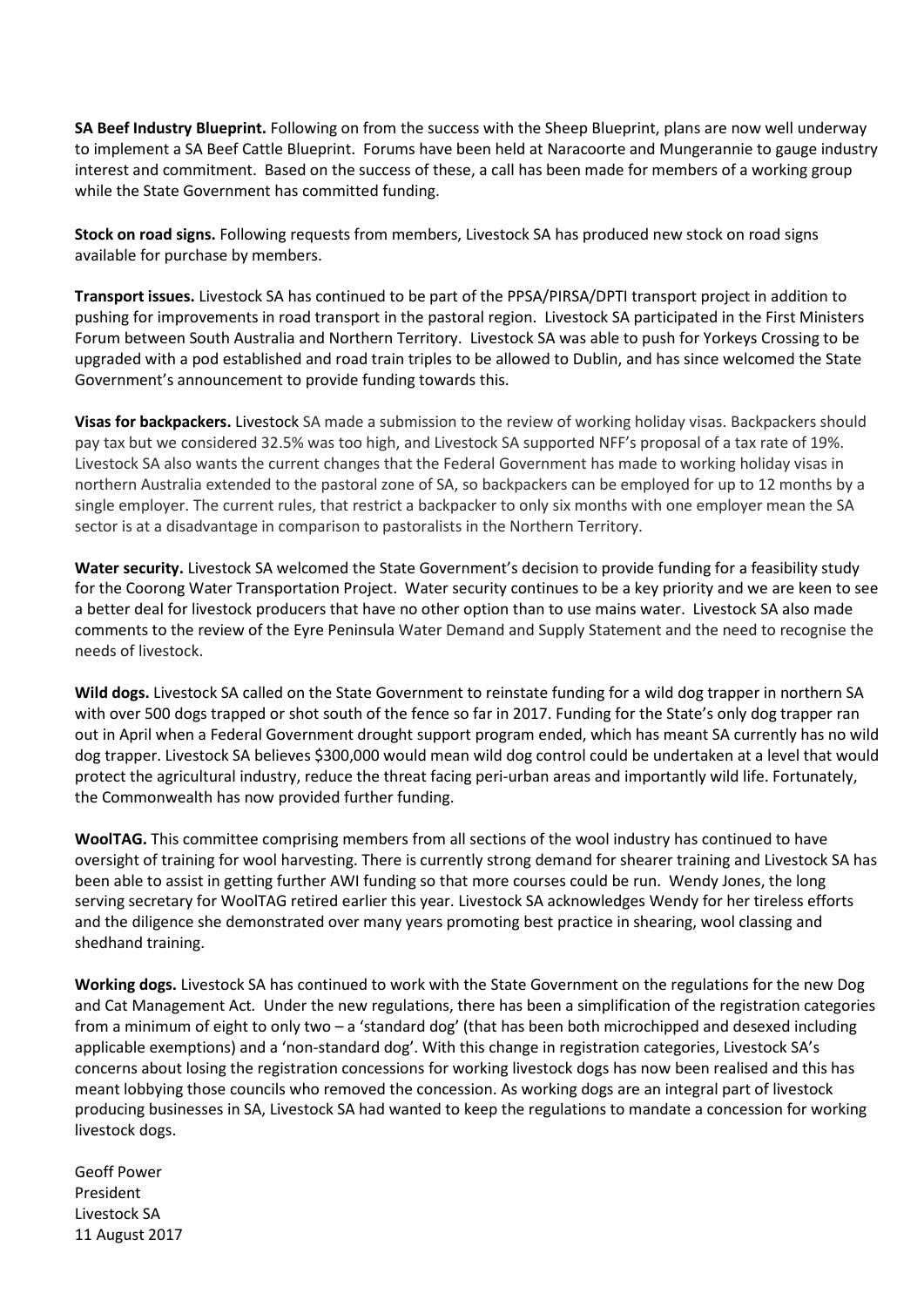ABN 12 332 656 991

#### **Independent Auditor's Report to the Members**

#### **Report on the Financial Report**

We have audited the accompanying financial report of Livestock SA Incorporated (the association), which comprises the Board of Management's Report, Income and Expenditure Statement, Detailed Statement of Financial Position, a summary of significant accounting policies and other explanatory notes for the financial year ended 30 June 2017.

#### **Board of Management's Responsibility for the Financial Report**

The Board of Management is responsible for the preparation and fair presentation of the financial report in accordance with Australian Accounting Standards (including Australian Accounting Interpretations) and the Associations Incorporation Act 1985 (SA), and for such internal control as management determines is necessary to enable the preparation of the financial report that is free from material misstatement, whether due to fraud or error. In Note 1, management also states in accordance with Accounting Standard AASB 101: Presentation of Financial Statements, that the financial report complies with International Financial Reporting Standards.

# **Auditor's Responsibility**

Our responsibility is to express an opinion on the financial report based on our audit. We conducted our audit in accordance with Australian Auditing Standards. Those Standards require that we comply with relevant ethical requirements relating to audit engagements and plan and perform the audit to obtain reasonable assurance whether the financial report is free from material misstatement.

An audit involves performing procedures to obtain audit evidence about the amounts and disclosures in the financial report. The procedures selected depend on the auditor's judgement, including the assessment of the risks of material misstatement of the financial report, whether due to fraud or error. In making those risk assessments, the auditor considers internal control relevant to the entity's preparation and fair presentation of the financial report in order to design audit procedures that are appropriate in the circumstances, but not for the purpose of expressing an opinion on the effectiveness of the entity's internal control. An audit also includes evaluating the appropriateness of accounting policies used and the reasonableness of accounting estimates made by the committee, as well as evaluating the overall presentation of the financial report.

We believe that the audit evidence we have obtained is sufficient and appropriate to provide a basis for our audit opinion.

#### **Independence**

In conducting our audit, we have complied with the independence requirements of Australian professional ethical pronouncements.

## **Auditor's Opinion**

In our opinion:

- (i) The financial report gives a true and fair view of the financial position of Livestock SA Incorporated as 30 June 2017, and of its performance and its cash flows for the year ended in accordance with the Australian Accounting Standards and the Associations Incorporation Act 1985; and
- (ii) the financial report also complies with International Financial Reporting Standards as disclosed in Note 1.

Signed on :

March M \_\_\_\_\_\_\_\_\_\_\_\_\_\_\_\_\_\_\_\_\_\_\_\_\_\_\_\_\_\_\_\_\_\_\_\_\_\_\_\_\_\_\_\_\_\_\_\_\_\_\_

Matthew White, ACA 90095 Business Inittiatives Pty Ltd 20D William Street, Norwood SA 5067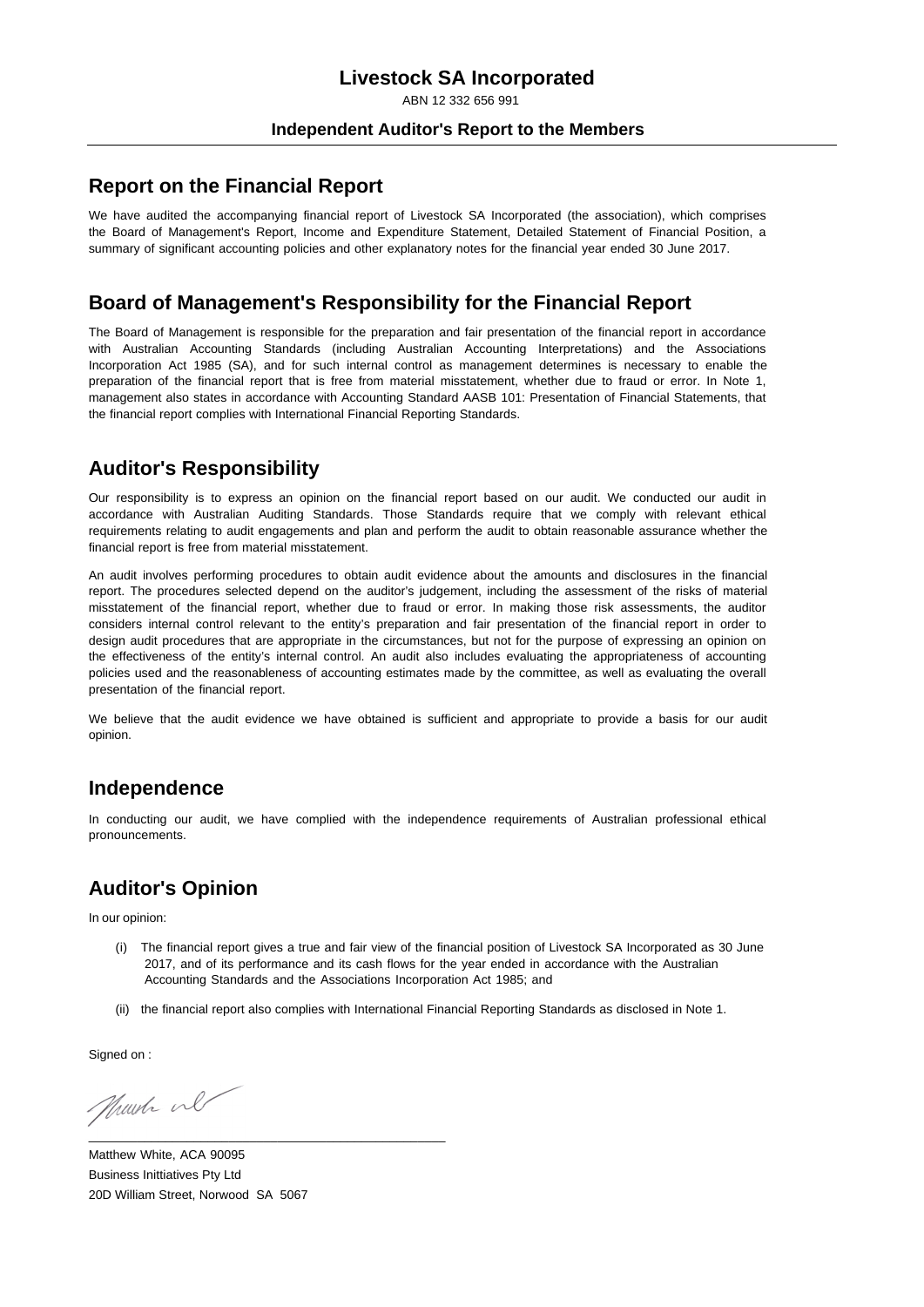ABN 12 332 656 991

#### **Committee's Report**

#### **For the year ended 30 June 2017**

Your Board of Management submits the financial accounts of the Livestock SA Incorporated for the financial year ended 30 June 2017.

#### **Board Members**

The names of Board Members at the date of this report are:

Geoff Power Joe Keynes Jack England Andrew Clarke Richard Halliday Bill Nosworthy Allan Piggott Penny Schulz Andrew Withers Jamie Heinrich

#### **Principal Activities**

The principal activities of the association during the financial year were: Not for profit organisation representing all sheep, beef cattle and goat producers who have contributed funds through the Primary Industries Funding Scheme to the SA Sheep and Cattle Industry Funds.

#### **Significant Changes**

No significant change in the nature of these activities occurred during the year.

#### **Operating Result**

The deficit from ordinary activities after providing for income tax amounted to

| Year ended    | Year ended   |
|---------------|--------------|
| 30 June 2017  | 30 June 2016 |
| S             | S            |
| (281, 153.97) | 48.438.24    |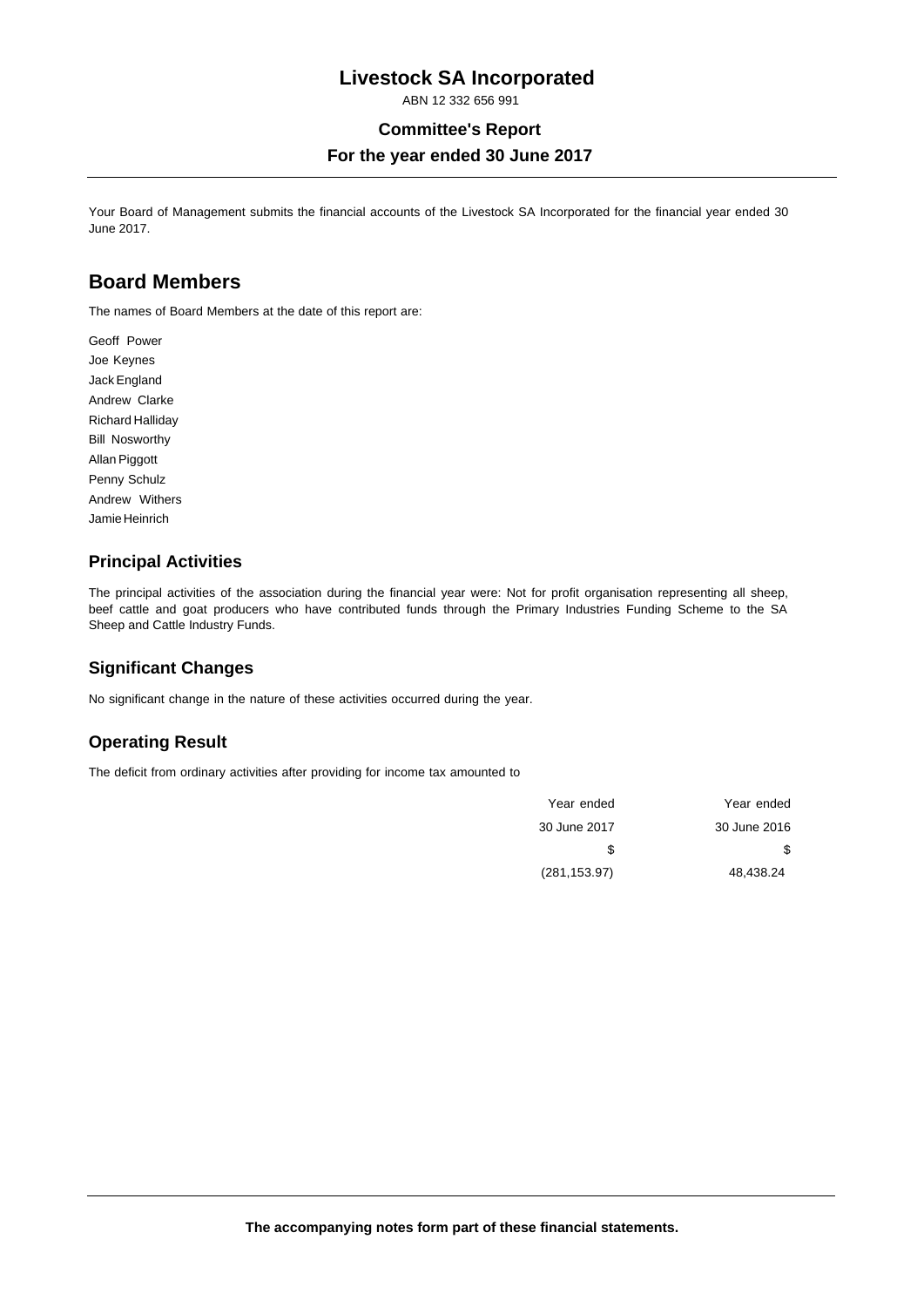ABN 12 332 656 991

**Committee's Report**

#### **For the year ended 30 June 2017**

Signed in accordance with a resolution of the Members of the Committee on:

\_\_\_\_\_\_\_\_\_\_\_\_\_\_\_\_\_\_\_\_\_\_\_\_\_\_\_\_\_\_\_\_\_\_\_\_\_\_\_\_\_\_\_\_\_\_\_\_\_

\_\_\_\_\_\_\_\_\_\_\_\_\_\_\_\_\_\_\_\_\_\_\_\_\_\_\_\_\_\_\_\_\_\_\_\_\_\_\_\_\_\_\_\_\_\_\_\_\_

Geoff Power

Joe Keynes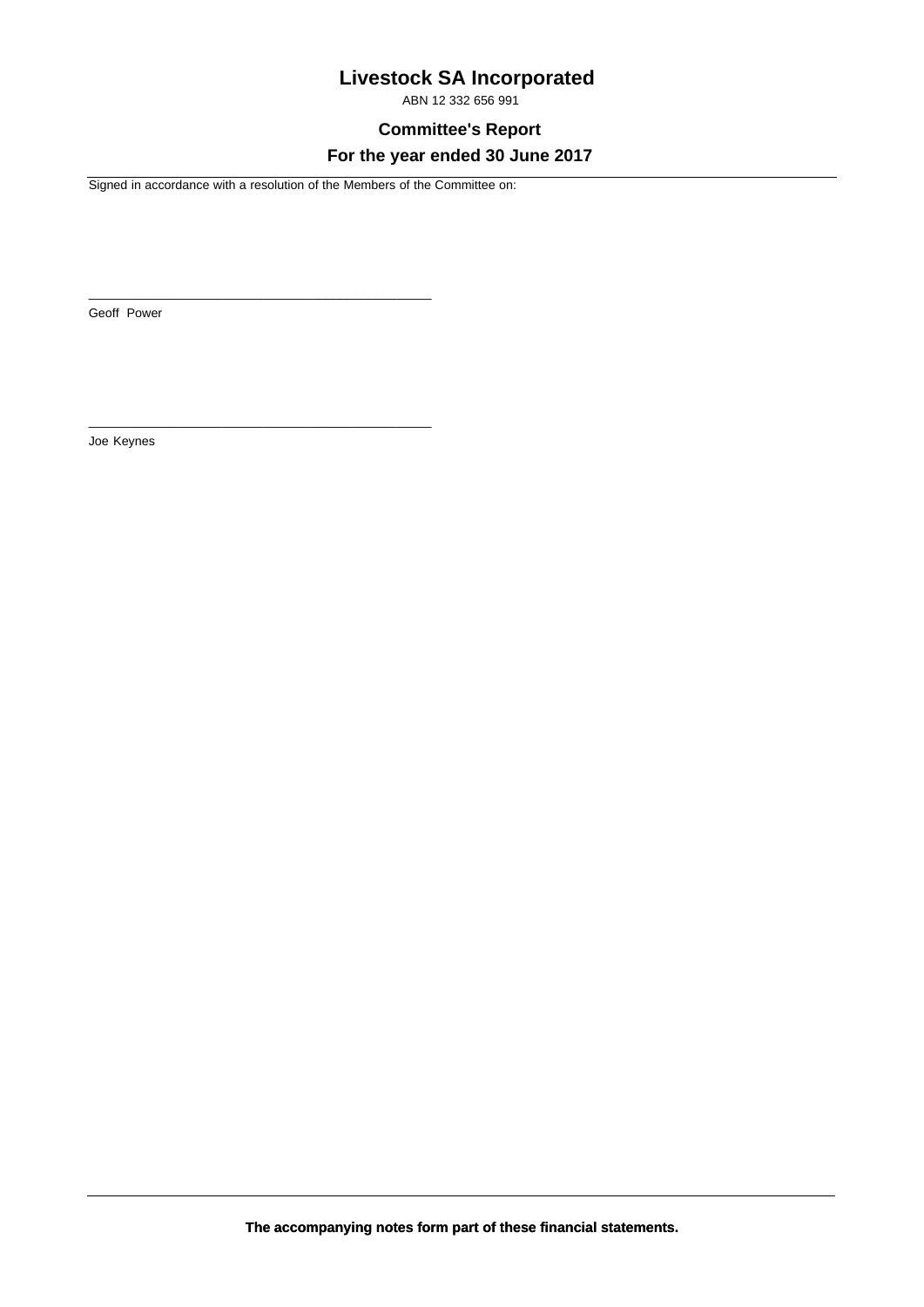ABN 12 332 656 991

# **Income and Expenditure Statement For the year ended 30 June 2017**

|                                        | 2017       | 2016<br>\$   |
|----------------------------------------|------------|--------------|
|                                        | \$         |              |
|                                        |            |              |
| <b>Income</b>                          |            |              |
| Sheep Industry Blueprint               | 4,736.93   | 182,000.00   |
| Sundry Project Grant Funding           | 9,565.39   | 317,999.92   |
| Levies - SA Cattle Industry Fund       | 198,288.00 | 198,288.00   |
| Levies - SA Sheep Industry Fund        | 363,712.00 | 352,512.00   |
| Industry Skills Fund                   | 207,000.00 |              |
| <b>Rent Received</b>                   |            | 2,120.00     |
| Sponsorship - Wootag                   |            | 772.73       |
| Reimbursements                         |            | 896.00       |
| Admin Income Received                  | 19,952.08  | 6,304.75     |
| <b>Interest Received</b>               |            | 2,564.40     |
| Total income                           | 803,254.40 | 1,063,457.80 |
|                                        |            |              |
| <b>Expenses</b>                        |            |              |
| Accountancy                            | 2,084.46   | 1,160.00     |
| <b>Administration Staff Costs</b>      | 29,237.02  | 24,033.72    |
| <b>Audit Fees</b>                      | 1,950.00   | 1,950.00     |
| <b>Bank Charges</b>                    | 73.11      | 70.93        |
| <b>Board Meetings - Sitting Fees</b>   | 10,580.00  | 6,540.00     |
| Chair Allowance                        | 20,000.00  | 20,000.00    |
| Cleaning                               | 1,134.55   | 1,122.87     |
| <b>Consultancy Fees</b>                | 4,762.49   | 10,437.33    |
| Depreciation                           | 2,269.00   | 69.00        |
| Electricity                            | 1,228.86   | 1,385.08     |
| Fees - Cattle Council                  | 22,727.28  | 22,727.28    |
| Fees - Goat Industry                   | 3,194.56   | 3,194.56     |
| Fees - PPSA Membership                 | 24,000.00  | 12,000.00    |
| Fees - SEALEA                          | 227.27     | 227.27       |
| Fees - Sheepmeat Council               | 15,392.72  | 15,196.36    |
| Fees - Wool Producers                  | 27,144.60  | 27,144.90    |
| <b>Function Expenses</b>               | 4,963.98   | 2,028.18     |
| IR Support                             | 15,840.00  | 14,400.00    |
| Insurance                              | 6,269.59   | 6,324.68     |
| Internet, Software & Technical Support | 3,169.38   | 2,845.03     |
| Lease - Office Equipment               | 1,200.00   | 1,200.00     |
| Legal Fees                             |            | 146.00       |
| Media Communications                   | 73,595.91  | 50,675.93    |
| Office Supplies                        | 722.56     | 812.48       |

**The accompanying notes form part of these financial statements.**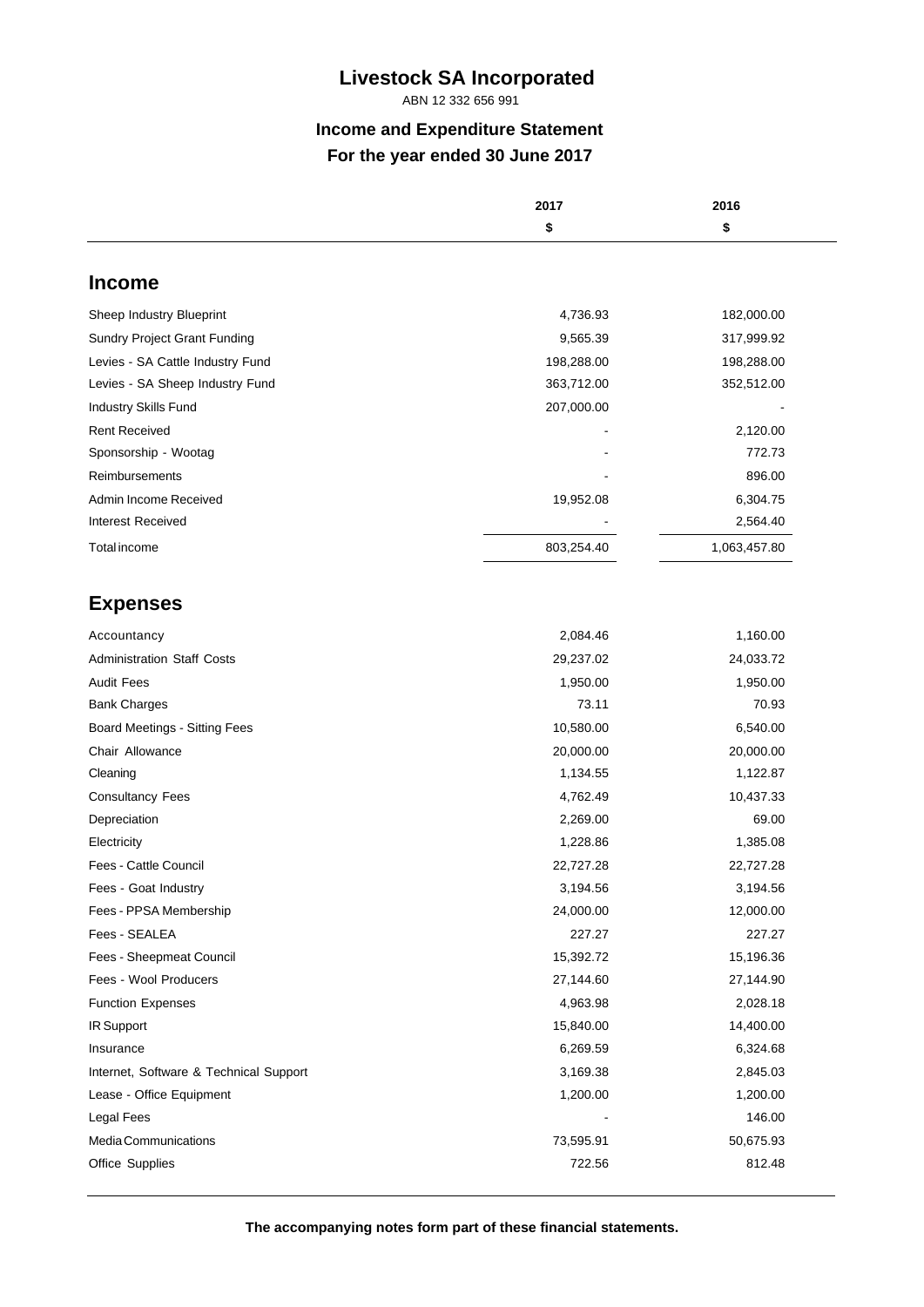ABN 12 332 656 991

# **Income and Expenditure Statement For the year ended 30 June 2017**

|                                                          | 2017          | 2016<br>\$   |
|----------------------------------------------------------|---------------|--------------|
|                                                          | \$            |              |
| Parking                                                  | 162.62        | 610.10       |
| <b>Photocopier Charges</b>                               | 5,423.34      | 4,880.43     |
| Postage                                                  | 10,295.72     | 7,358.60     |
| Project - Drought                                        | 20,807.39     | 298,281.59   |
| Project - Sheep Industry Blueprint                       | 104,136.09    | 218,349.85   |
| Projects - Sundry                                        | 376,088.01    | 50,122.39    |
| <b>Printing &amp; Stationery</b>                         | 5,101.04      | 8,305.87     |
| Producer Forum Expenses                                  | 24,258.83     | 16,040.33    |
| Provision for Annual Leave                               | (3,700.71)    | 3,700.71     |
| Rent                                                     | 20,007.27     | 20,007.27    |
| Sponsorships & Exhibitions                               | 183.96        | 5,029.55     |
| Superannuation                                           | 16,836.88     | 9,980.46     |
| Telephone                                                | 2,421.82      | 2,258.08     |
| Travel & Accomodation                                    | 38,846.08     | 33,603.73    |
| Wages & Salaries                                         | 177,590.84    | 106,147.73   |
| Website Expenses                                         | 12,886.25     | 4,272.73     |
| WorkCover                                                | 1,295.60      | 378.54       |
| Total expenses                                           | 1,084,408.37  | 1,015,019.56 |
| Profit (loss) from ordinary activities before income tax | (281, 153.97) | 48,438.24    |
| Income tax revenue relating to ordinary activities       |               |              |
| Net profit (loss) attributable to the association        | (281, 153.97) | 48,438.24    |
| Total changes in equity of the association               | (281, 153.97) | 48,438.24    |
|                                                          |               |              |
| Opening retained profits                                 | 627,680.45    | 579,242.21   |
| Net profit (loss) attributable to the association        | (281, 153.97) | 48,438.24    |
| <b>Closing retained profits</b>                          | 346,526.48    | 627,680.45   |
|                                                          |               |              |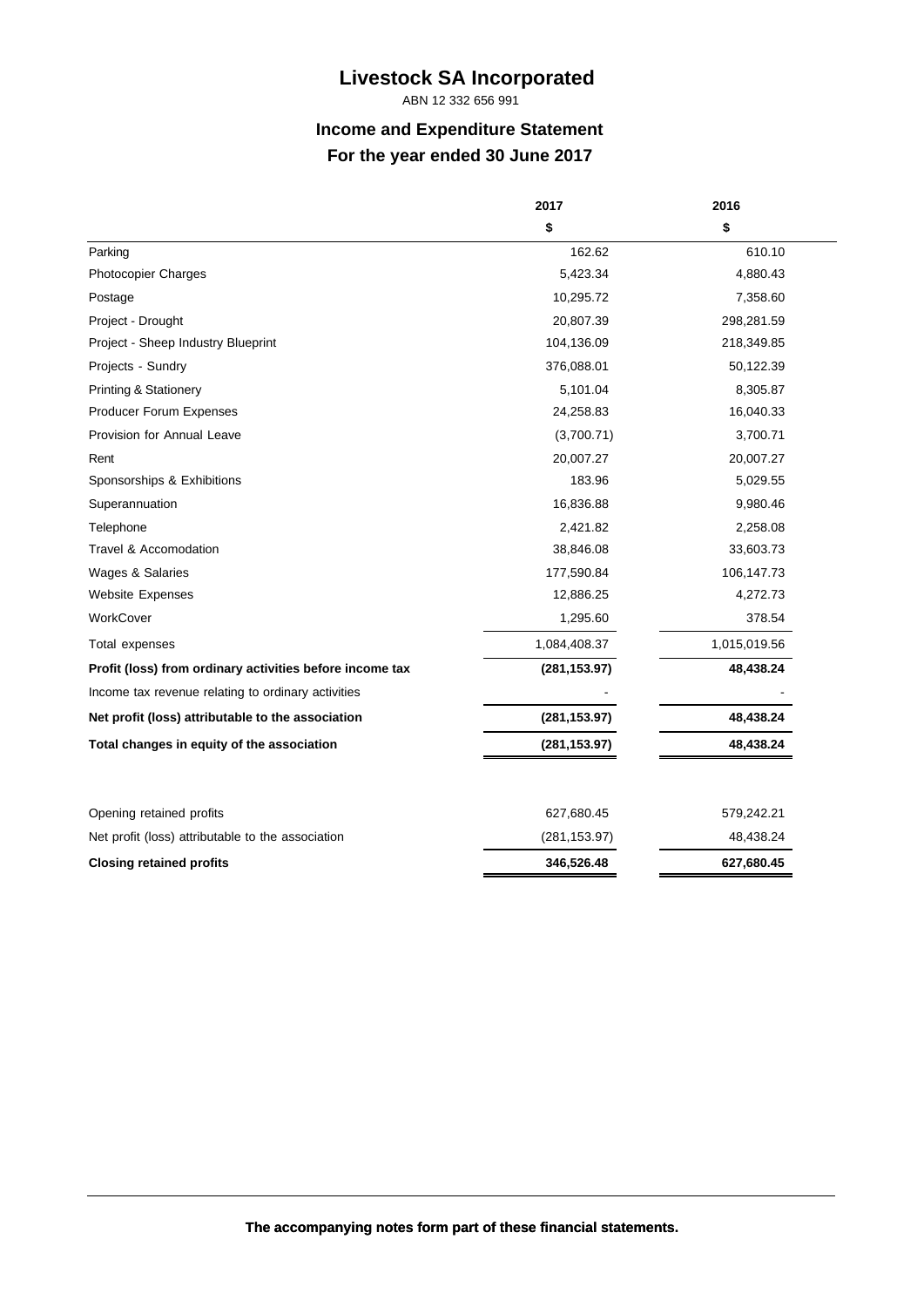ABN 12 332 656 991

#### **Detailed Statement of Financial Position as at 30 June 2017**

|                                      | 2017       | 2016       |
|--------------------------------------|------------|------------|
|                                      | \$         | \$         |
| <b>Current Assets</b>                |            |            |
| <b>Cash Assets</b>                   |            |            |
| <b>Business Cheque Account</b>       | 250,876.17 | 246,177.30 |
| Online Saver Account                 | 325,020.88 | 223,670.93 |
| Projects Account                     | 125,177.05 | 194,310.79 |
| Petty Cash on Hand                   | 209.45     | 127.30     |
|                                      | 701,283.55 | 664,286.32 |
| <b>Receivables</b>                   |            |            |
| <b>Trade Debtors</b>                 | 107,980.00 | 2,200.00   |
| Debtor - Workcover                   | 174.20     | 526.15     |
|                                      | 108,154.20 | 2,726.15   |
| <b>Total Current Assets</b>          | 809,437.75 | 667,012.47 |
| <b>Non-Current Assets</b>            |            |            |
| <b>Property, Plant and Equipment</b> |            |            |
| Office Equipment                     | 4,606.36   | 4,606.36   |
| Less: Accumualted Depreciation       | (2,338.00) | (69.00)    |
|                                      | 2,268.36   | 4,537.36   |
| <b>Total Non-Current Assets</b>      | 2,268.36   | 4,537.36   |
|                                      |            |            |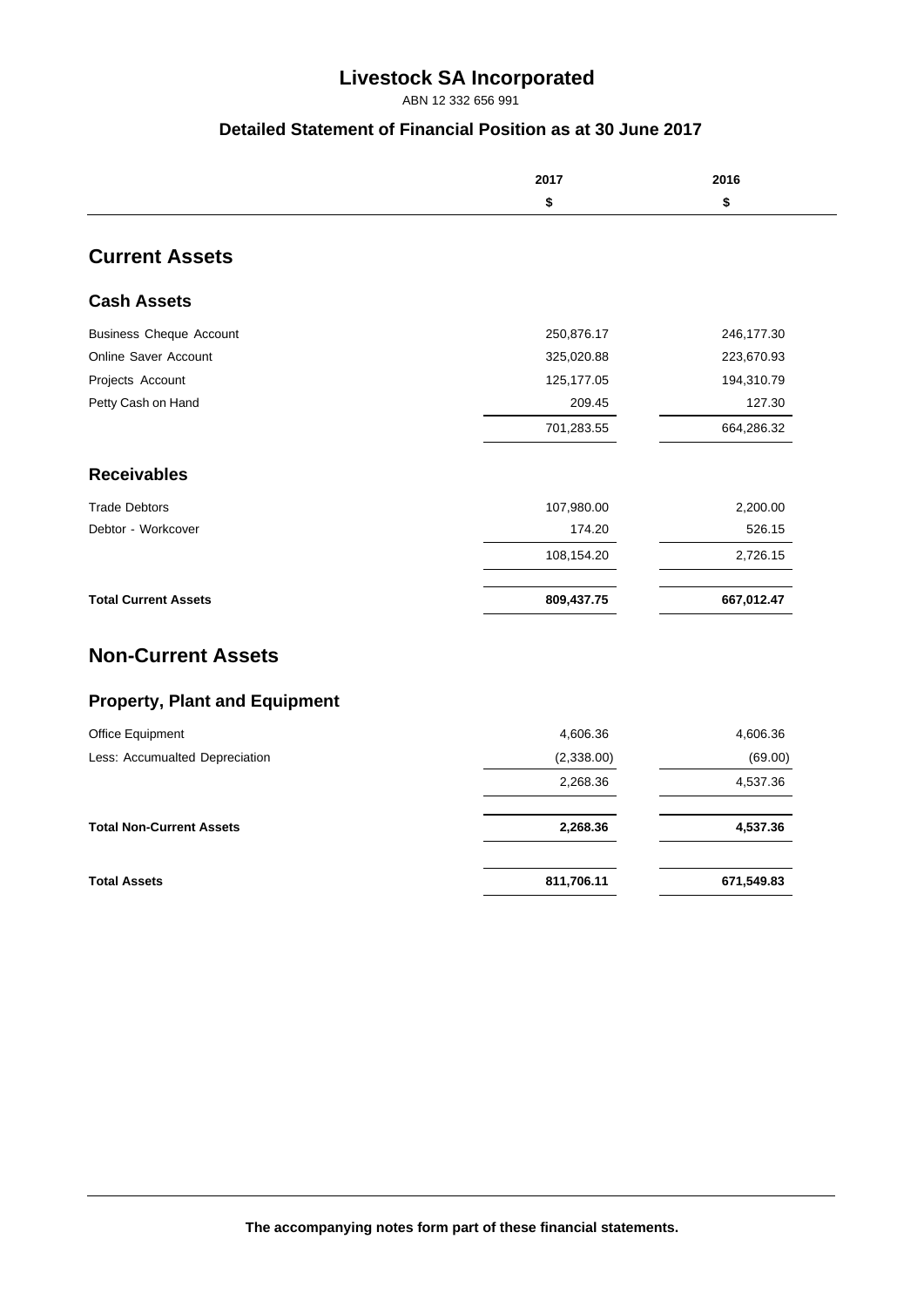ABN 12 332 656 991

#### **Detailed Statement of Financial Position as at 30 June 2017**

|                                       | 2017       | 2016       |
|---------------------------------------|------------|------------|
|                                       | \$         | \$         |
|                                       |            |            |
| <b>Current Liabilities</b>            |            |            |
| <b>Payables</b>                       |            |            |
| Unsecured:                            |            |            |
| Creditor - Sponsorship                | 6,600.00   |            |
| <b>Trade Creditors</b>                | 22,725.28  | 6,403.74   |
|                                       | 29,325.28  | 6,403.74   |
| <b>Financial Liabilities</b>          |            |            |
| Secured:                              |            |            |
| <b>Consolidated Credit Cards</b>      | 979.67     |            |
|                                       | 979.67     | ۰          |
| <b>Current Tax Liabilities</b>        |            |            |
| <b>GST Control Account</b>            | 51,223.49  | 30,717.93  |
| PAYG Outstanding                      | 2,771.00   | 3,047.00   |
|                                       | 53,994.49  | 33,764.93  |
| <b>Other</b>                          |            |            |
| Provision for Annual Leave            |            | 3,700.71   |
|                                       |            | 3,700.71   |
| <b>Total Current Liabilities</b>      | 84,299.44  | 43,869.38  |
| <b>Non-Current Liabilities</b>        |            |            |
|                                       |            |            |
| <b>Financial Liabilities</b>          |            |            |
| Secured:<br>Unexpended Project Income | 507,757.19 |            |
|                                       | 507,757.19 |            |
|                                       |            |            |
| <b>Total Non-Current Liabilities</b>  | 507,757.19 |            |
| <b>Total Liabilities</b>              | 592,056.63 | 43,869.38  |
|                                       |            |            |
| <b>Net Assets</b>                     | 219,649.48 | 627,680.45 |

**The accompanying notes form part of these financial statements.**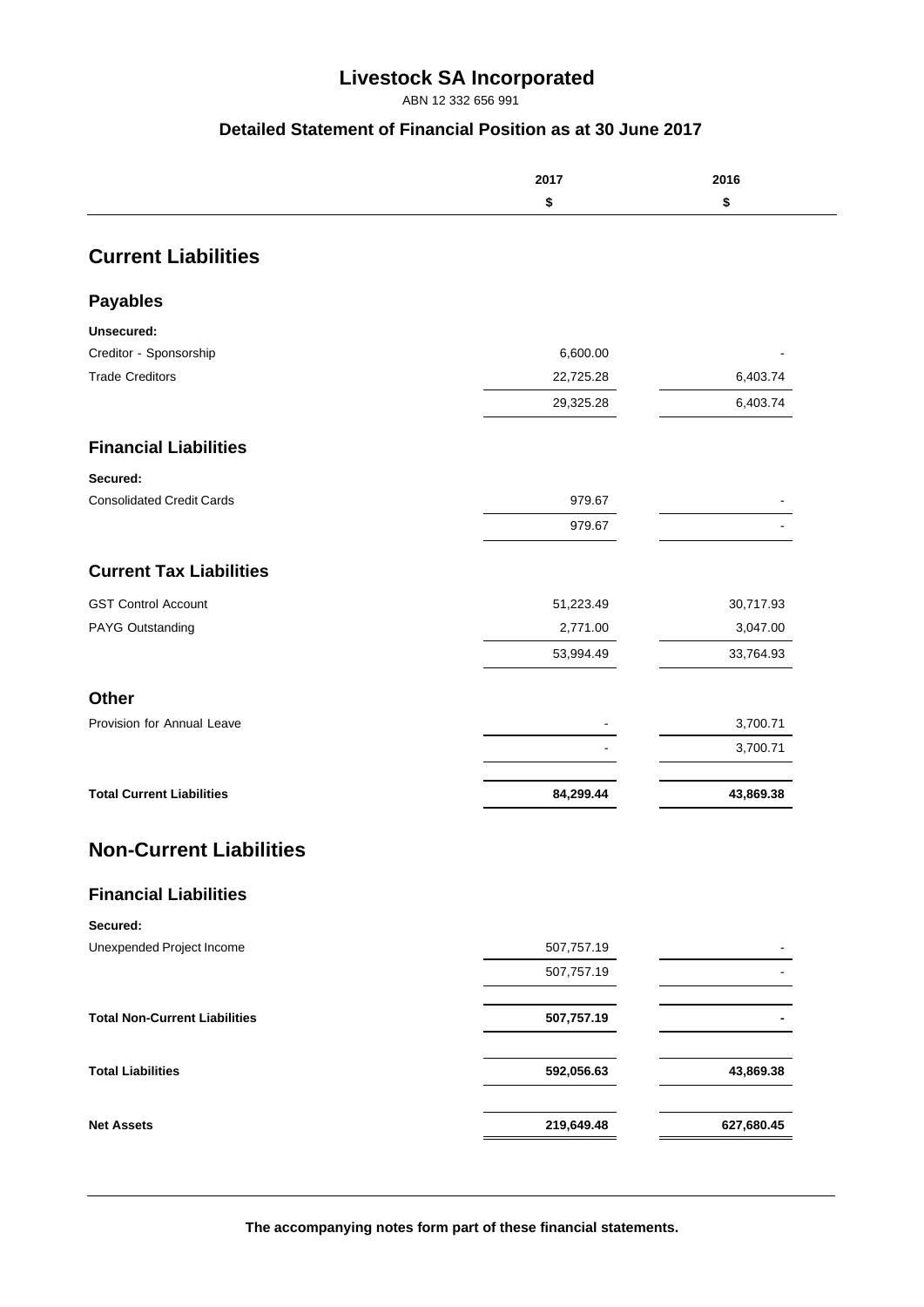ABN 12 332 656 991

### **Detailed Statement of Financial Position as at 30 June 2017**

|                               | 2017          | 2016       |
|-------------------------------|---------------|------------|
|                               | \$            | \$         |
| <b>Members' Funds</b>         |               |            |
| Accumulated surplus (deficit) | 346,526.48    | 627,680.45 |
| <b>Other</b>                  |               |            |
| Extraordinary Item            | (126, 877.00) | -          |
| <b>Total Members' Funds</b>   | 219,649.48    | 627,680.45 |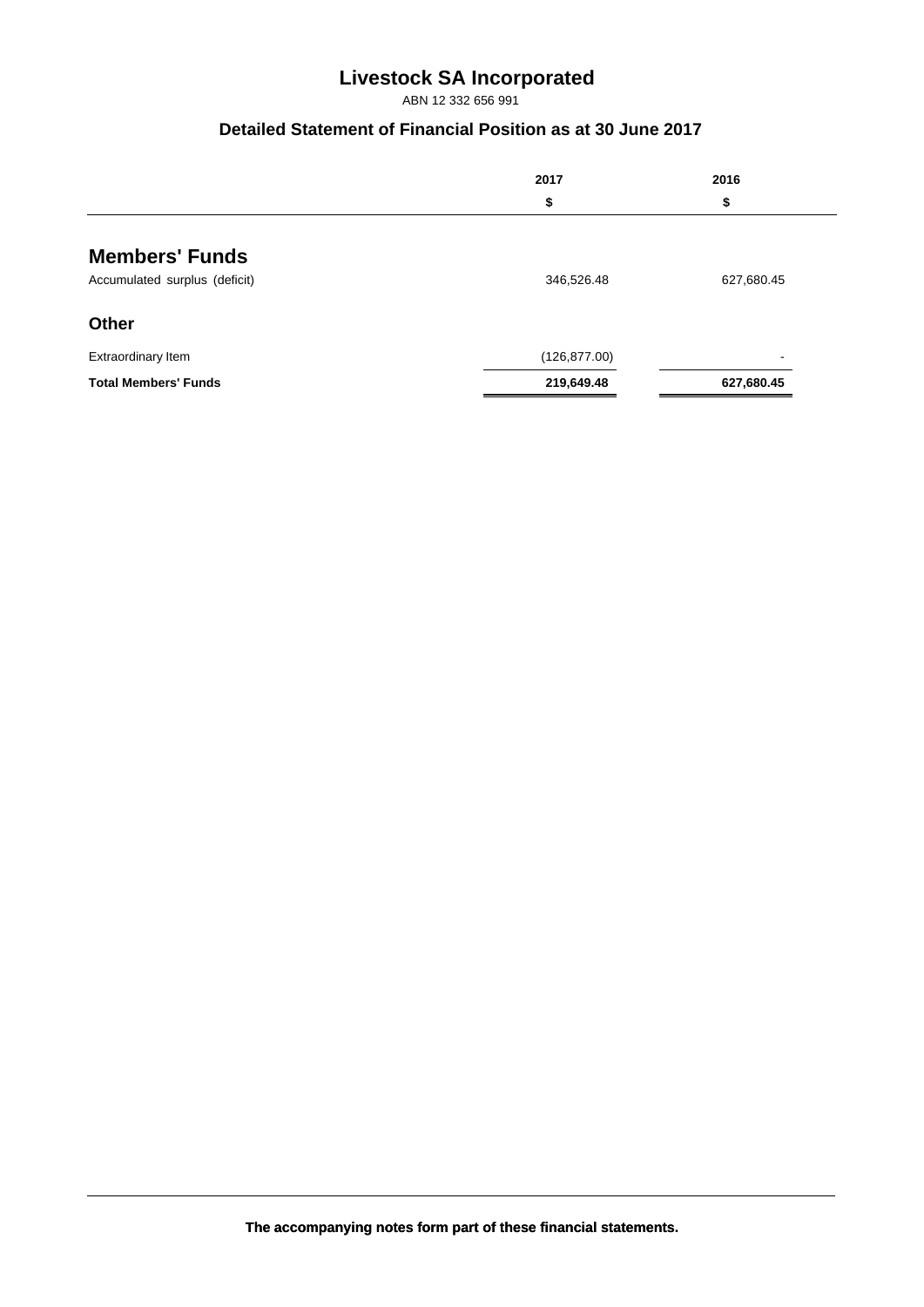ABN 12 332 656 991

### **Statement by Members of the Committee For the year ended 30 June 2017**

In the opinion of the Committee the Statement of Financial Position, Statement of Financial Performance, Statement of Cash Flows and Notes to the Financial Statements:

- 1. Presents fairly the financial position of Livestock SA Incorporated as at 30 June 2017 and its performance for the year ended on that date in accordance with Australian Accounting Standards, mandatory professional reporting requirements and other authoritative pronouncements of the Australian Accounting Standards Board.
- 2. At the date of this statement, there are reasonable grounds to believe that the association will be able to pay its debts as and when they fall due.

This statement is made in accordance with a resolution of the Committee and is signed for and on behalf of the Committee by:

Geoff Power President

\_\_\_\_\_\_\_\_\_\_\_\_\_\_\_\_\_\_\_\_\_\_\_\_\_\_\_\_\_\_\_\_\_\_\_\_\_\_\_\_\_\_\_\_\_\_\_\_\_

\_\_\_\_\_\_\_\_\_\_\_\_\_\_\_\_\_\_\_\_\_\_\_\_\_\_\_\_\_\_\_\_\_\_\_\_\_\_\_\_\_\_\_\_\_\_\_\_\_

Joe Keynes Treasurer

**The accompanying notes form part of these financial statements.**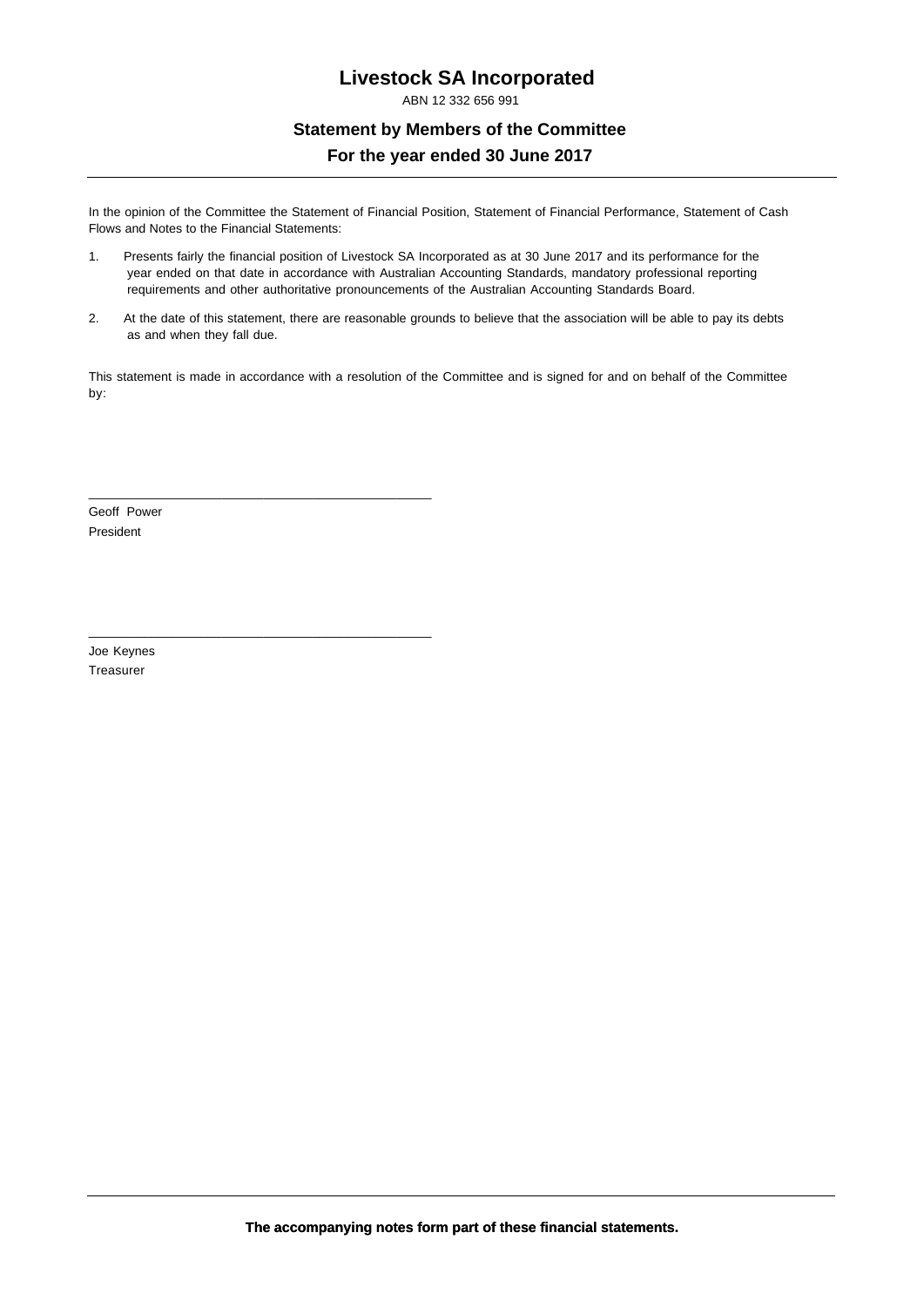ABN 12 332 656 991

#### **Notes to the Financial Statements**

#### **For the year ended 30 June 2017**

#### **Note 1: Statement of Significant Accounting Policies**

The financial report is a general purpose financial report that has been prepared in accordance with Accounting Standards and other authoritative pronouncements of the Australian Accounting Standards Board and the requirements of the Associations Incorporation Act 1985.

The financial report covers Livestock SA Incorporated as an individual entity. Livestock SA Incorporated is an association incorporated in South Australia under the Associations Incorporation Act 1985.

The financial report has been prepared on an accruals basis and is based on historical costs and does not take into account changing money values or, except where stated, current valuations of non-current assets. Cost is based on the fair values of the consideration given in exchange for assets.

The following is a summary of the material accounting policies adopted by the economic entity in the preparation of the financial report. The accounting policies have been consistently applied, unless otherwise stated.

#### **Income tax**

The Association does not pay income tax.

#### **Property, Plant and Equipment**

Each class of property, plant and equipment is carried at cost or fair value less, where applicable, any accumulated depreciation.

a) Property

Freehold land and buildings are measured on the fair value basis, being the amount for which an asset could be exchanged between knowledgeable willing parties in an arm's length transaction. It is a policy of Livestock SA Incorporated to have an independent valuation every three years, with annual appraisals being made by the directors.

The revaluation of freehold land and buildings has not taken account of the potential capital gains tax on assets acquired after the introduction of capital gains tax.

b) Plant and equipment

The carrying amount of plant and equipment is reviewed annually to ensure it is not in excess of the recoverable amount from those assets. The recoverable amount is assessed on the basis of the expected net cash flows that will be received from the assets employment and subsequent disposal. The expected net cash flows have not been discounted to present values in determining the recoverable amounts.

c) Depreciation

The depreciable amount of all fixed assets including buildings and capitalised leased assets, but excluding freehold land, is depreciated on a straight line basis over their useful lives to Livestock SA Incorporated commencing from the time the asset is held ready for use. Properties held for investment purposes are not subject to a depreciation charge. Leasehold improvements are depreciated over the shorter of either the unexpired period of the lease or the estimated useful lives of the improvements.

#### **Leases**

Leases of fixed assets, where substantially all the risks and benefits incidental to the ownership of the asset, but not legal ownership, are transferred to Livestock SA Incorporated are classified as finance leases. Finance leases are capitalised recording an asset and a liability equal to the present value of the minimum lease payments, including any guaranteed residual value.

Leased assets are depreciated on a straight line basis over their estimated useful lives where it is likely that ownership of the asset will be obtained or over the term of the lease. Lease payments are allocated between the reduction of the lease liability and the lease interest expense for the period.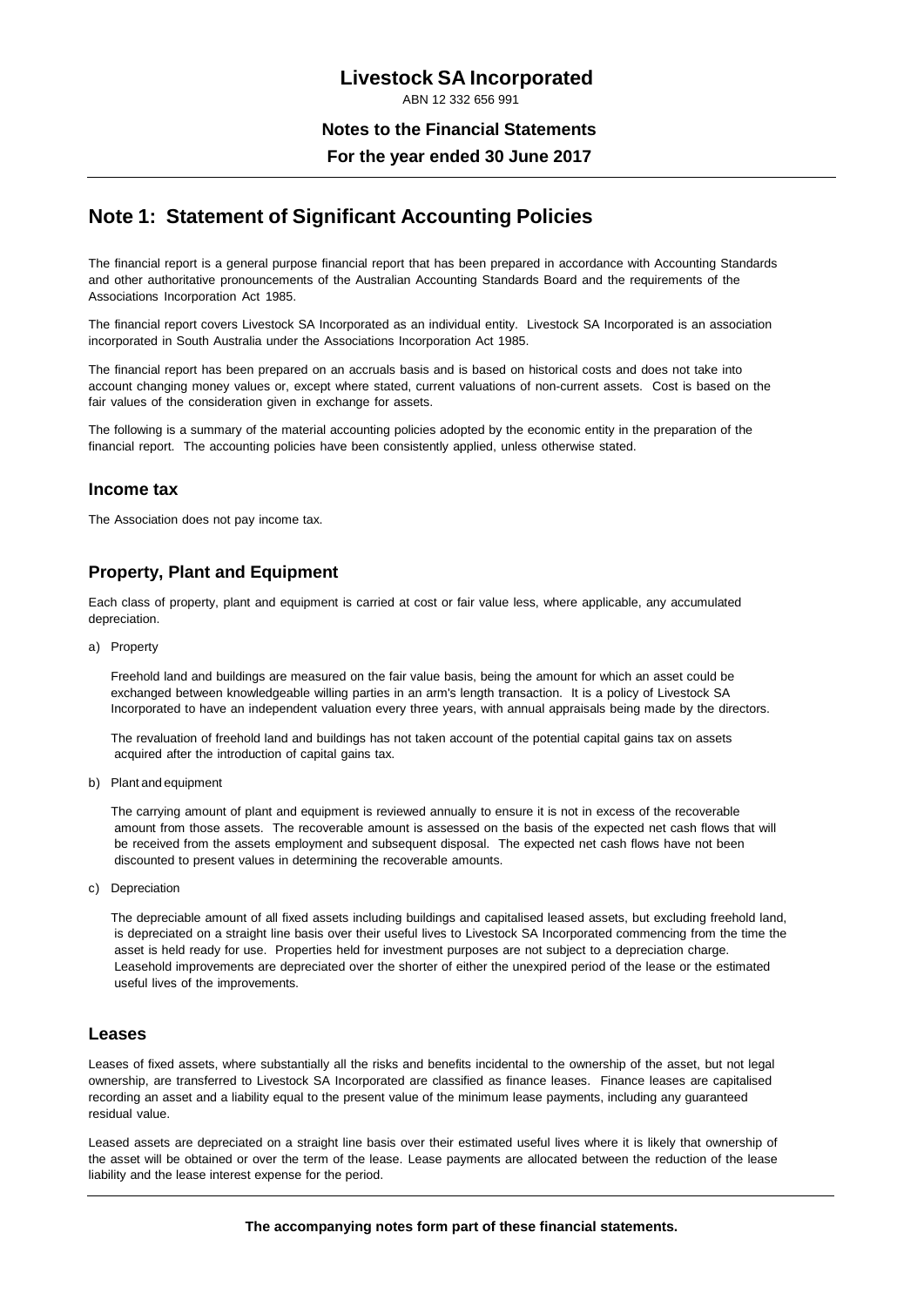ABN 12 332 656 991

#### **Notes to the Financial Statements**

#### **For the year ended 30 June 2017**

Lease payments under operating leases, where substantially all the risks and benefits remain with the lessor, are charged as expenses in the periods in which they are incurred.

Lease incentives under operating leases are recognised as a liability. Lease payments received reduce the liability.

#### **Investments**

Shares in listed companies held as current assets are valued at those shares' market value at each balance date. The gains or losses, whether realised or unrealised, are included in profit from ordinary activities before income tax.

Non-current investments are measured on the cost basis. The carrying amount of non-current investments is reviewed annually to ensure it is not in excess of the recoverable amount of these investments. The recoverable amount is assessed from the quoted market value for listed investments or the underlying net assets for other non-listed investments.

The expected net cash flows from investments have not been discounted to their present value in determining the recoverable amounts.

#### **Employee entitlements**

Provision is made for the liability for employee entitlements arising from services rendered by employees to balance date. Employee entitlements expected to be settled within one year together with entitlements arising from wages and salaries, annual leave and sick leave which will be settled after one year, have been measured at their nominal amount. Other employee entitlements payable later than one year have been measured at the present value of the estimated future cash out flows to be made for those entitlements.

Contributions are made by Livestock SA Incorporated to an employee superannuation fund and are charged as expenses when incurred.

Livestock SA Incorporated does not record, as an asset or a liability, the difference between the employer established defined benefit superannuation plan's accrued benefits and the net market value of the plans assets.

Livestock SA Incorporated operates an ownership-based remuneration scheme, details of which are provided in the Notes to Accounts. Profits or losses incurred by employees, being the difference between the market value and the par value of the shares acquired, are not recorded as remuneration paid to employees.

#### **Comparative Figures**

Where required by Accounting Standards comparative figures have been adjusted to conform with changes in presentation for the current financial year.

#### **Revenue**

Revenue from the sale of goods is recognised upon the delivery of goods to customers.

Interest revenue is recognised on a proportional basis taking in to account the interest rates applicable to the financial assets.

Dividend revenue is recognised when the right to receive a dividend has been established. Dividends received from associates and joint venture entities are accounted for in accordance with the equity method of accounting.

Revenue from the rendering of a service is recognised upon the delivery of the service to the customers.

All revenue is stated net of the amount of goods and services tax (GST).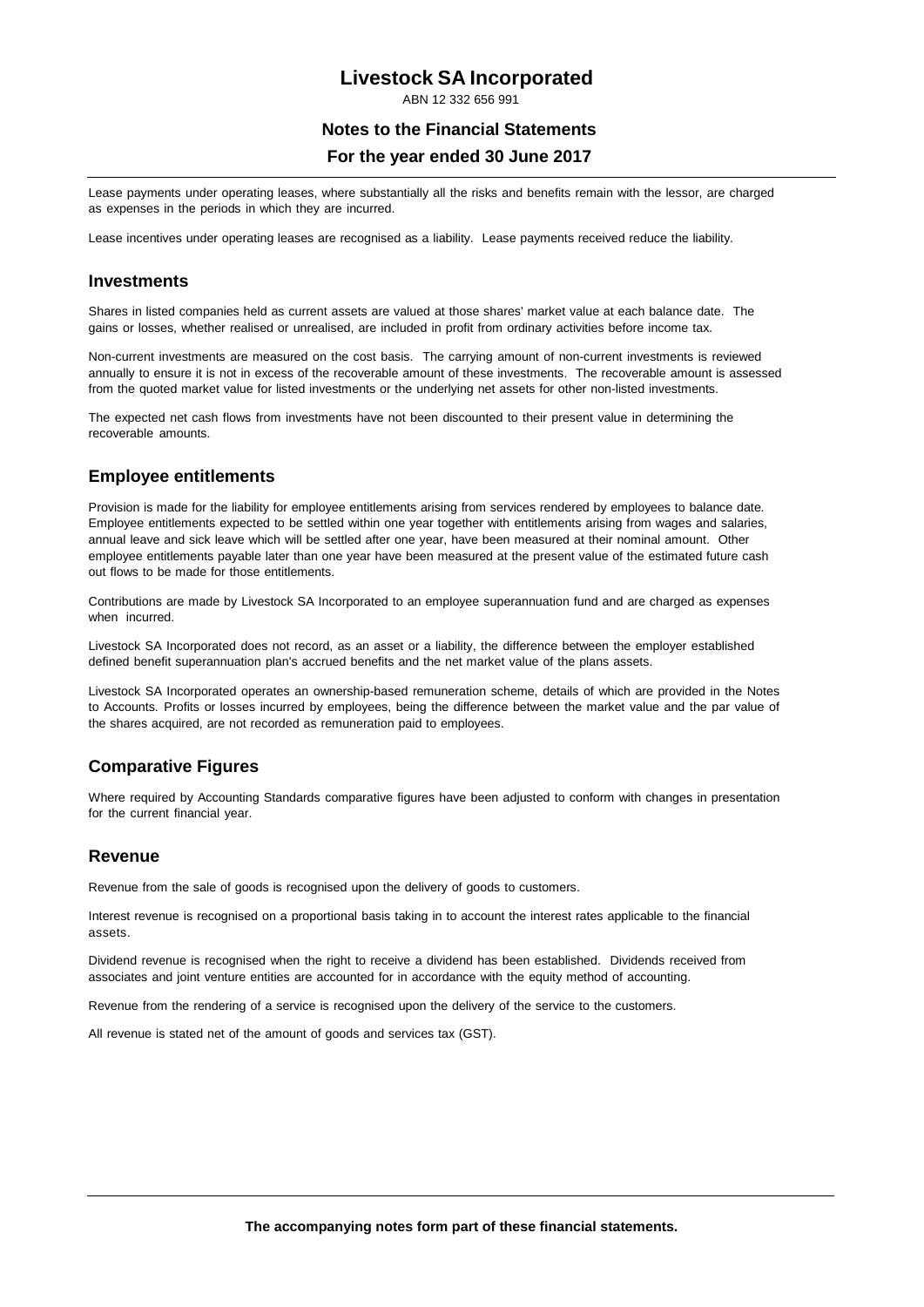# **Note 2: Extraordinary Item**

An Extraordinary Loss of \$ 126,877 was made due to adjusting the 2017 financial accounts for project funding received in financial year end 2016 that was incorrectly coded as income when it was in fact a liability due to unextinguished responsibilities in respect of certain projects.

The corresponding credit is reported in the non-current liability account "Unexpended Project Income".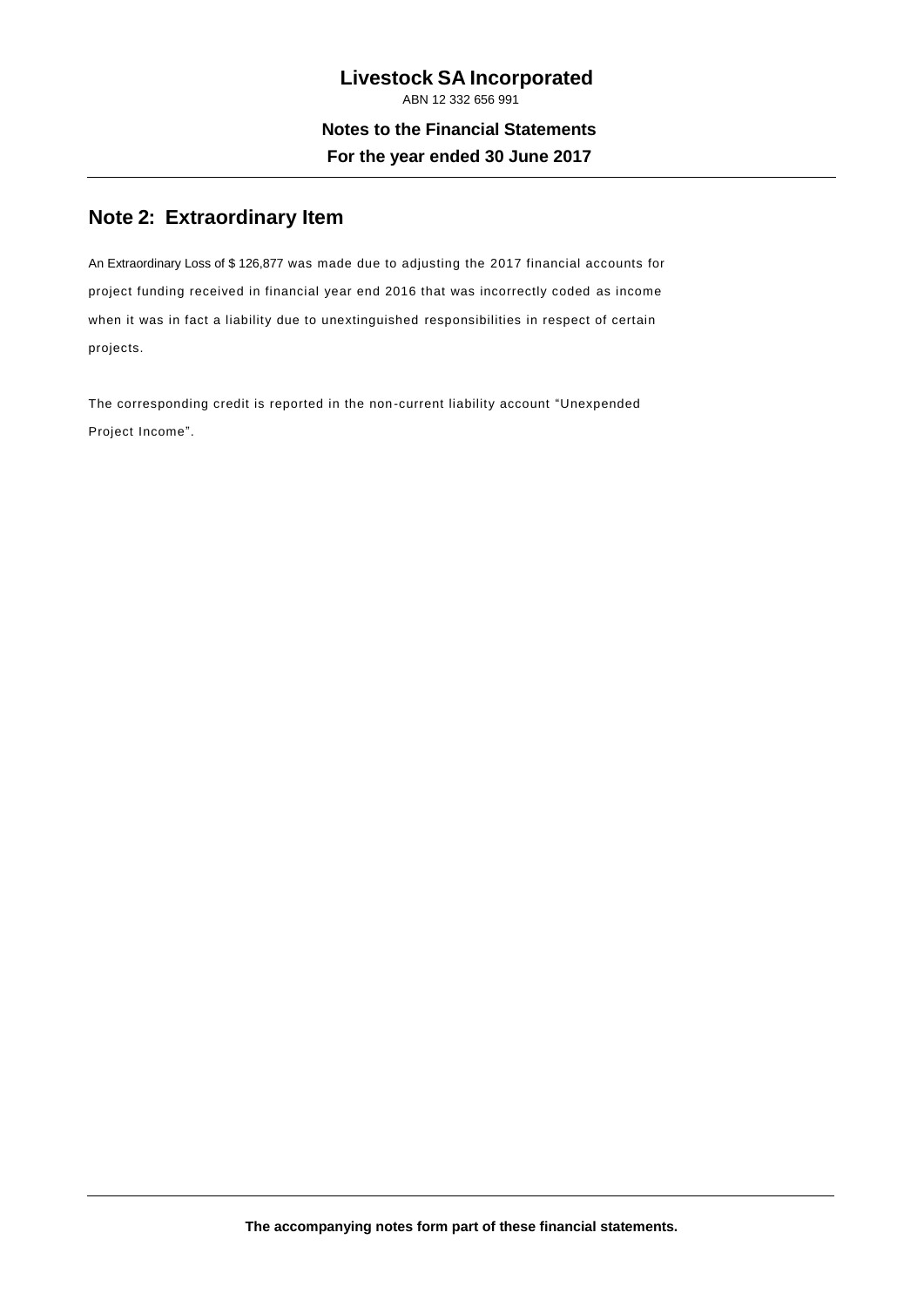# **2016 - 17 Board Members**



**Geoff Power President**



**Joe Keynes Vice President**



**Andrew Withers Treasurer**







**Andrew Clarke Jack England Richard Halliday Bill Nosworthy**









**Penny Schulz Allan Piggott Jamie Heinrich**